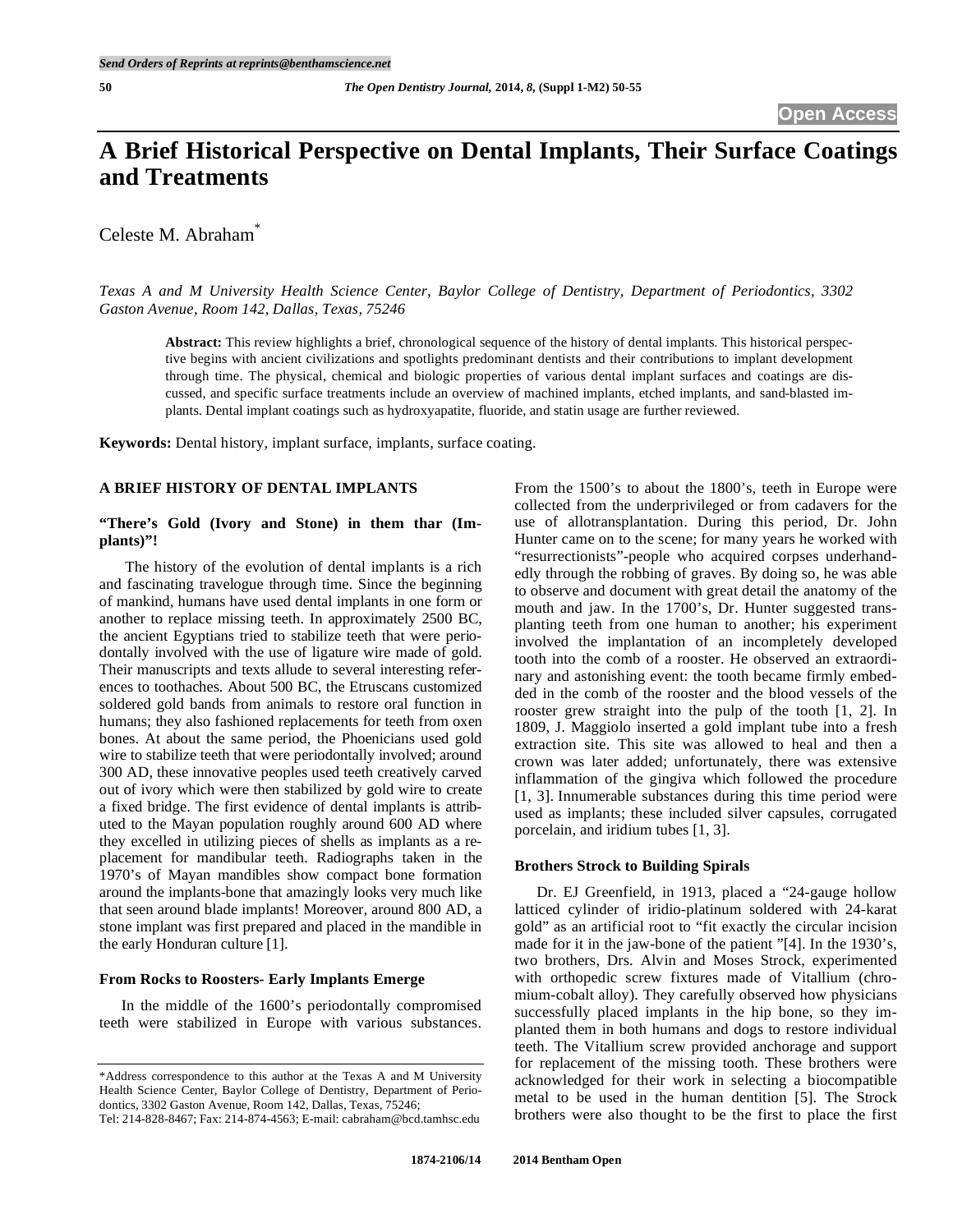successful endosteal (in the bone) implant. (Incidentally, Dr. Alvin Strock not only worked with implant materials, he also established the use of antibiotics for shipboard treatment of periodontal infections like trench mouth). In 1938, Dr. P.B. Adams patented a cylindrical endosseous implant that was threaded both internally and externally; it had a smooth gingival collar and a healing cap [6]. A post-type endosseous implant was developed by Formiggini ("Father of Modern Implantology") and Zepponi in the 1940's. The spiral stainless steel design of the implant allowed bone to grow into the metal [5]. This spiral implant was made by constructing a stainless steel wire on itself. Dr. Perron Andres from Spain modified Formiggini's spiral design to include a solid shaft in the construction [5].

#### **Implant Discovery Continues… The Fabulous Forties and Fantastic Fifties**

Dr. Raphael Chercheve from France added to the spiral design by creating burs to ease the insertion of the implant for a best fit. As the progression of implant discovery continued, the subperiosteal (on the bone) implant was developed in the 1940's by Dahl in Sweden. 5 Dahl's original implant design involved flat abutments and screws which lay over the crest of the alveolar ridge. Dahl's work was carried on by Gershkoff and Goldberg as well as Weinberg in the United States from 1947-1948 [5]. Gershkoff and Goldberg produced a cobalt-chromium-molybdenum implant with an extension of Dahl's design to include the external oblique ridge [7]. The subperiosteal implant design was further researched and elaborated upon by Lew, Bausch, and Berman in 1950 [5]. Lew utilized a direct impression method which used fewer supports over the ridge crest [5]. In the 1950's, Dr. Bodine observed several patients in the armed forces; the framework design seemed to be more streamlined now and he found that fewer struts or girders were needed. The holes for the screws were located in areas where the bone had the greatest strength and thickness [8]. This decade also included the innovations of Dr. Lee who introduced the use of an endosseous implant with a central post [5].

#### **Increase of Implant Innovation: 1960's-1970's**

Various implant designs expanded in the 1960's. Dr. Cherchieve crafted a double-helical spiral implant; it was made of cobalt and chromium [9]. Many of these were screw-shaped and in a single piece. The spiral shaft was further enhanced during this decade by Dr. Giordano Muratori by the addition of internal threading to the shaft of the implant [5]. The basic spiral design was turned into a flat plate with various configurations by Dr. Leonard Linkow in 1963 [10, 11]. In 1967, there were two variations of the blade implant that were introduced by Linkow, making it possible to place it in either the maxilla or the mandible. Linkow developed the Ventplant implant [10, 11]. The blade implant is now recognized as an endosseous implant. Further on, Dr. Sandhaus in the mid-60's developed a crystallized bone screw whose composition was mainly that of aluminum [12].

As the 1960's came to a close and the 1970's began, doctors Roberts and Roberts began the development of the Ramus Blade endosseous implant. This implant was made of surgical grade stainless steel; according to them, it was to

serve as a "synthetic third molar" [5]. They also developed the ramus frame implant which received its stability by anchoring in the ramus bilaterally as well as in the symphysis area. The 1970's brought in the placement of vitreous carbon implants by Grenoble [13]. Weiss and Judy made popular the use of intramucosal inserts during this time; the inserts helped in the retention of removable maxillary prostheses [14]. In 1975, an implant device placed through a submental incision and attached to the mandible was introduced by Dr. Small; this was known as the first transosteal implant called the mandibular staple implant. This would help those individuals who had an edentulous mandible that was atrophic in nature [15].

#### **Splendid Serendipity**

In 1978, Dr. P. Brånemark presented a two-stage threaded titanium root-form implant; he developed and tested a system using pure titanium screws which he termed *fixtures* [16]. These were first placed in his patients in 1965 and were the first to be well-documented and the most wellmaintained dental implants thus far. Brånemark's first patient had severe deformities of the jaw and chin, congenitally missing teeth and misaligned teeth. Four implants were inserted into the mandible. These implants integrated within a period of six months and remained in place for the next 40 years [17]. He found this discovery accidentally in 1952 when he was studying blood flow in rabbit femurs by placing titanium chambers in their bone; over time the chamber became firmly affixed to the bone and could not be removed [18]. The bone actually bonded to the titanium surface. In fact if a fracture occurred, it always occurred between bone and bone, never between the bone and the implant. He carried over this idea into the realm of dentistry. With his implant came the concept of "osseointegration" and the confidence that dental implant education could be introduced into dental school curricula. This term was further refined and defined by Brånemark as "a direct structural and functional connection between ordered, living bone, and the surface of a load carrying implant" [19]. The original Brånemark implant was created as a cylindrical one; later on tapered forms appeared. Many other types of implants were introduced after the Brånemark implant which included the ITI-sprayed implant, the Stryker implant, the IMZ implant and the Core-Vent implant [20].

#### **Trailblazing and Trendsetting Titanium**

Two other ground-breaking persons of modern implantology were Dr. Schroder and Dr. Straumann of Switzerland. They experimented with metals utilized in orthopedic surgery to help fabricate dental implants [21]. Beginning in the middle of the 1980's, the customary implant used by many dental clinicians was the endosseous root-form implant. The major factors that determined which endosseous implant system was chosen over another included the design, the surface roughness, prosthetic considerations, ease of insertion into the bone, costs and how successful they were over a period of time. Dr. Tatum introduced the omni R implant in the early 1980's; it had horizontal fins made up of titanium alloy [22]. Dr. Niznick introduced the Core-Vent implant in the early part of the 1980's. It was a hollow basket implant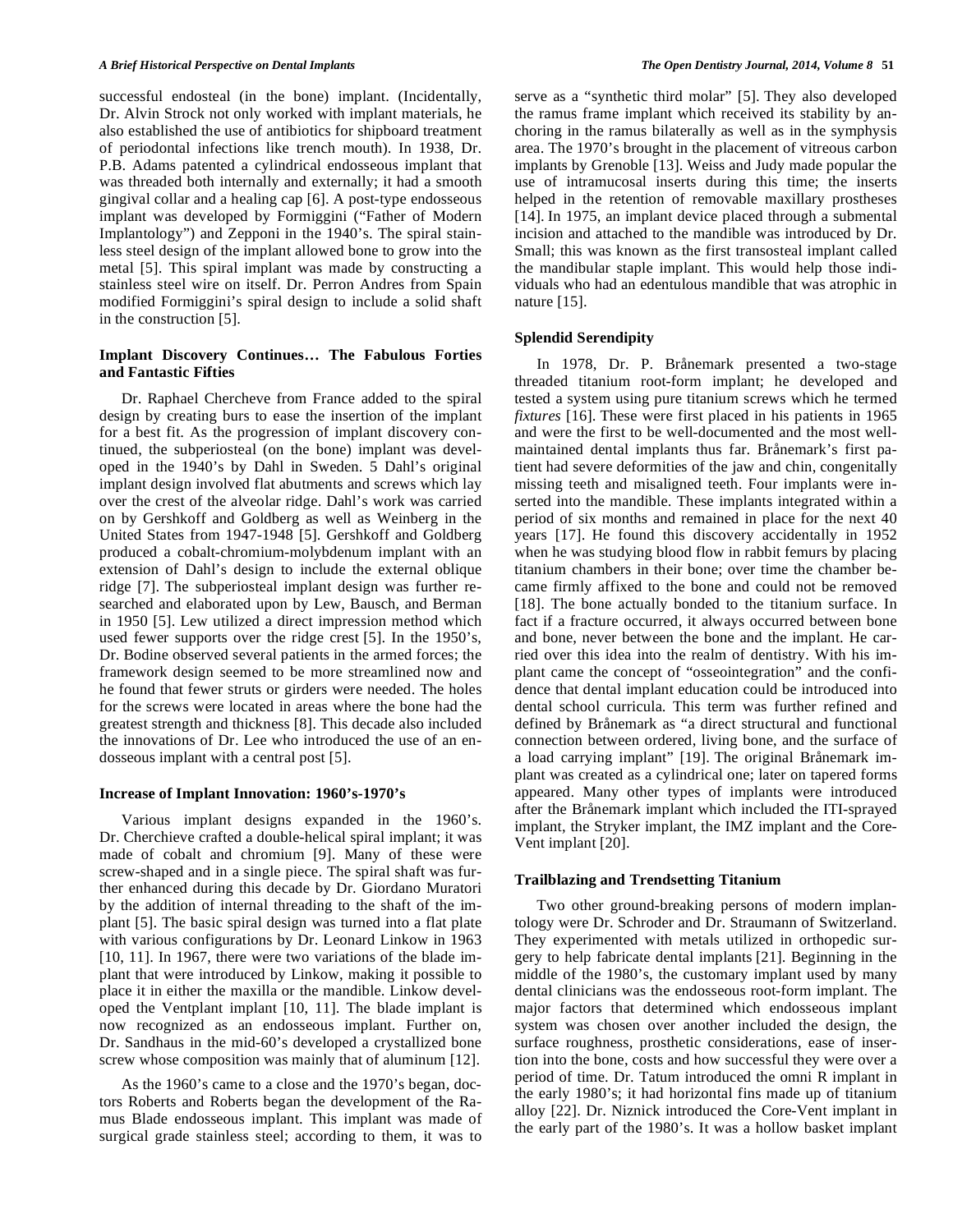with a threaded piece in it which helped to engage the bone; he also manufactured the Screw-Vent implant which had a hydroxyapatite coating on it. This surface coating was to allow for more immediate adaptation of the bone to the implant surface. The Core-Vent company also designed the Swede-Vent implant which used an external hexagonal interface to hold the abutment. Dr. Niznick continued to develop other systems including the Bio-Vent and the Micro-Vent. [23].

 Soon after, Dr. Driskell in the 1980's introduced the Stryker "root form" endosseous implant; there are two versions of this-one made with a titanium alloy and another coated with hydroxylapatite [24]. The IMZ implant which was introduced by Dr. Kirsch towards the end of the 1970's, was widely used in many countries in the 1980's [25]. The IMZ implant had some distinctive features; it had a titanium surface spray to increase interface surface area and it also had an intra-mobile element in it to duplicate the mobility of natural teeth. The Calcitek Corporation in the early 1980's started making a synthetic polycrystalline ceramic hydroxylapatite called calcitite. In 1985 it produced the Integral Implant System [26]. The ITI implant system introduced in 1985 by the Straumann Company has exclusive plasmasprayed cylinders and screws which are designed to be placed in a one-stage operation. [27] The most recent dental implant innovations involve the use fluoride antibiotics, growth factors and laminan.

# **Dental Implant Surfaces and Coatings: An Overview**

One of the main reasons for the modification of dental implant surfaces is to decrease the healing time for osseointegration. The surface of a dental implant is the only part that is in contact with the bio-environment and the uniqueness of the surface directs the response and affects the mechanical strength of the implant/tissue interface [28-31]. Several diverse surface texturing of titanium implant substrates have been tested to improve osseointegration. The surface treatment layer on the implant is required to increase the functional surface area of the implant-bone interface so that stress is effectively transferred. Additionally, the surface coating promotes bone apposition [32]. This may include mechanical treatments (machining and grit blasting for instance), chemical treatments (acid etching for example), electrochemical treatments (anodic oxidation), vacuum treatments, thermal treatments, and laser treatments[33].

These surface treatments were found to control the growth and metabolic action of cultured osteoblasts. Surface roughness has also been shown to influence cytokine and growth factor production by osteoblasts; increased surface roughness allowed transforming growth factor-beta  $(TGF- $\beta$ )$ production which directly increased osteoblast cell propagation [34]. The surface roughness of an implant has an irrefutable effect on cell movement as well as cell growth. This suggests that the structure of the implant influences the interaction between the metal and the living tissue [35, 36].

#### **The Manufacturing of Machined Implants**

The original osseointegrated implants had a moderately smooth machined surface [37]. They are called machined or turned implants. After being manufactured, these implants

are cleaned, decontaminated and sterilized. Microscopic examination shows the machined implant surfaces contain surface markings of the instruments that are employed for their development. Surface imperfections are a manner in which the bone can interlock with the metal. The disadvantage of the shape of machined implants is that bone-forming cells tend to proliferate along surface grooves. This requires a longer time but keeps to a method elaborated by Brånemark which involves a healing time of three to six months before loading. These implants show good long-standing outcomes in the clinical arena when they are used in areas with adequate bone allowing for a two-stage process [37].

An etched surface dental implant is another classification of surface treatments. Etching with strong acids like a mixture of hydrochloric acid and sulfuric acid is an alternative way to roughen implants made of titanium. The process of titanium etching allows for the eradication of the oxide layer as well as portions of the underlying material of the implant [38]. The process of treatment with an acid provides for equal roughness, an active surface area and better adhesion [39]. The etched acid surface makes possible the preservation of bone-forming cells and provides a mechanism for them to make their way onto the surface of the implant. This allows for improved viability and cellular adherence. The acid-etched surface roughens the implant surface and produces tiny spots on the surface of the titanium. Acid etching has been shown to improve osseointegration for many years [40, 41]. Additionally there is a technique where titanium implants where the titanium implants are soaked in a blend of concentrated hydrochloric acid and sulfuric acid. This method allows fibrin and osteogenic cells to attach which results in the formation of bone on top of the implant [42].

# **Hydroxyapatite Coating and Titanium Plasma Sprayed Coatings**

Hydroxyapatite (HA) is a material that has the potential to form a strong bond between the bone and the implant, may form a direct and strong binding between the implant and bone tissue. Hydroxyapatite coating is a layering of calcium and phosphate on the implant [43]. Hydroxyapatite has been applied onto metals in various ways. Plasma spraying allows the implant to have a coating thickness of approximately 40-50 micrometers. This process involves the injection of powdery forms of titanium into a plasma torch at elevated temperatures. These particles subsequently condense and fuse together on the implant surface. Phosphated titanium increased  $TGF- $\beta$ 1 production at 8 days and induced$ nodule mineralization even in the absence of mineralizing medium [44]. Nano-hydroxyapatite-coated surfaces in the transmucosal region have recently been studied and have been thought to be as compatible as pure titanium surfaces [45]. A major concern noted in cases of plasma sprayed coatings is that the hydroxyapatite may undergo resorption and further degradation and ultimately cause loosening of the titanium particles. The plasma-spraying method has several drawbacks, including poor long-term adherence of the coating to the substrate material, uneven thickness of the deposited layer, and dissimilarities in composition of the coating. Other significant factors causing implant failures include microbial infections [46, 47]. Other coating surfaces include composite coatings, titanium nitride coatings, carbon, glass,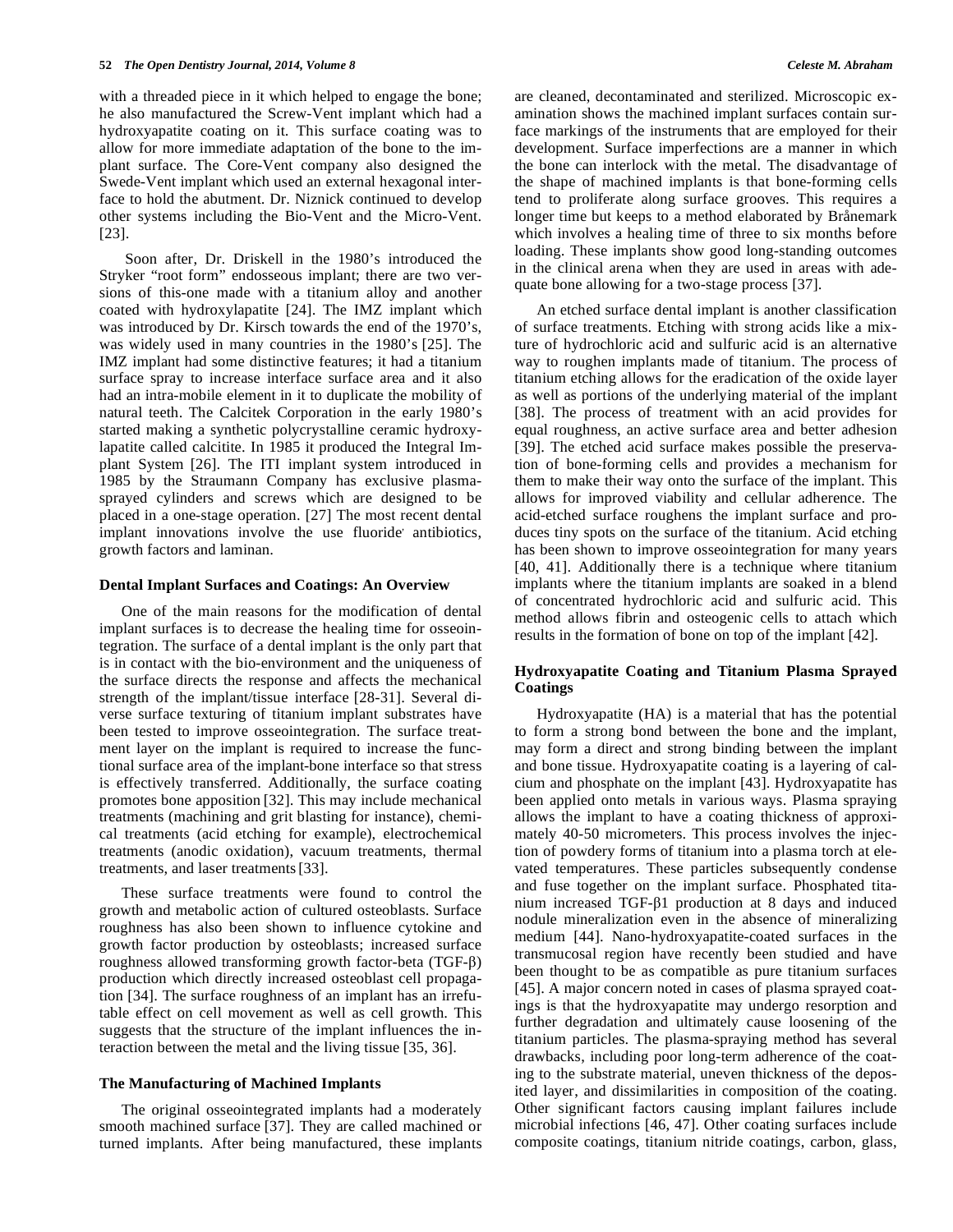and ceramic coatings as well as titanium dioxide film coatings [32].

#### **Sand-blasted and Etched Implants: A Particular Process**

Sandblasted (large grit) and acid-etched (SLA) implants are formed by an extensive process of blasting which in turn is followed by etching with both sulfuric acid and hydrochloric acid. It results in surface roughness and has an excellent bone integration [48]. Titanium or alumina particles complete the grit blasting technique. Changing the size of the particle can affect the final surface roughness. Alumina and titanium particles with sizes of 25 micrometers and 75 micrometers on titanium implants made for better formation of bone as compared to implants that were machined [49-51].

# **A Chemical Course of Treatment**

An electrochemical process that allows the titanium oxide layer to increase as well as become rough is known as anodic oxidation. This process allows for increased biocompatibility. What finally comes about is a surface which manifests tiny pores that show increased cell adhesion and transmission. Machined implants have a slower healing time as compared to anodized implants. In a study performed on dog models, greater bone density was noted around anodized implants than their machined counterparts [52]. Anodization was used to generate niobium oxide coatings on sand-blasted titanium alloy dental implants; these oxide coatings were found to advance osseointegration [53].

#### **A Flexible Function of Fluoride**

Fluoride treatment can also be applied to the surface of implants. It provides for superimposition of nanofeatures onto micro-roughened surfaces. Titanium combines with fluoride to form soluble  $TiF<sub>4</sub>$  allowing for enhanced osseointegration and differentiation of osteoblasts [54]. Implants which were fluoridates and roughened, had higher removal torque than the control implants [55].

#### **Resilience and Strength: Lasers and Ions**

Surface preparation by laser ablation of dental implants is another method to enhance bone-to-metal interfaces. Very hard titanium microstructure surfaces, great resistance to weakening, an excellent roughness as well as increased oxide layer are a result of this procedure [56, 57]. Biological studies have demonstrated grooved surfaces which prepare the way for cell attachment and direct the manner in which they grow [58].

 Another process is called sputtering. This occurs when molecules of a material are emitted in a vacuum chamber by the attack of ions of high energy. A disadvantage of this process is that it takes a long time for deposition to occur [59].

#### **Medication Muscle: Bisphosphonates and Stains**

Improved osseointegration has been seen with implant surfaces loaded with bisphosphonates [60, 61]. They are antiresorptive and prevent bone loss as well as increase the mass of bone for patients [62-64]. The effect of the bisphosphonate only takes place at the area of the implant. *In vivo* studies have revealed a small increase in osseointegration with these drugs. Experiments incorporating zoledronate and pamidronate showed an increase in bone contact area [65, 66].

Statins are prescribed medications used to decrease the liver synthesis of cholesterol [67]. With implants, Simvastatin, has been shown to enhance the expression of certain types of bone morphogenetic protein that might promote bone formation [68]. Researchers have found that applying statins to alveolar bone increased bone formation and suppressed osteoclastic activity. Statins have also been shown to increase the density of bone [69-71]. Simvastatin loaded implants showed increased action of osteoblasts [72].

#### **Antibiotic Abilities**

The placement of antibiotic coatings on implants has been researched as a possible way to disallow infection to get a hold of the surgical site. Hydroxyapatite along with gentamicin as well as antibiotics of a systemic nature can be coated on to the surface of the implant prior to the surgical placement of the implant [73]. It functions as an antibacterial agent; this antibiotic can also remove virulent endotoxins from the implant surface [74]. Tetracycline has been found to strongly support osseointegration.

#### **The Grandeur of Growth Factors**

Growth factors such as bone morphogenetic proteins (BMPs), platelet-derived growth factor (PDGF) and TGF- $\beta$ 1 on titanium implant surfaces augment the healing of bone [75-78]. The role of the TGF- $\beta$ 1 application to calciumphosphate implant surfaces has been studied in goats [79]. The disadvantage in the use of growth factors in treating the surfaces of implants is that the active growth factor has to be released over a period of time.

#### **State-of-the-art Ingenuity and Innovation**

 Finally, progressive researchers at the Universitat Jaume I in Castelon have recently developed an implant coating with a novel biodegradable material to help people with bone deficits such as osteoporosis. It is called the *Soldent* project and consists of covering the implant with a biodegradable coating that, when it comes in contact with bone, dissolves and releases compounds containing silicon to allow bone to generate [80]. Another new implant coating is Laminin I. This may enhance osseointegration comparable to a bioactive implant surface while keeping the surface smooth [81].

#### **CONCLUSION**

In summary, the history of the development and advancement of dental implants is a magnificent and fascinating journey through time. One can only stop and marvel at man's ingenuity over the years in this arena of research and scholarship. The materials in which dental implants came into development range from gold ligature wire, shells, ivory to chromium, cobalt, to iridium and platinum. From spiral stainless steel implant designs to double helical creations and endosseous root forms, dental researchers and clinicians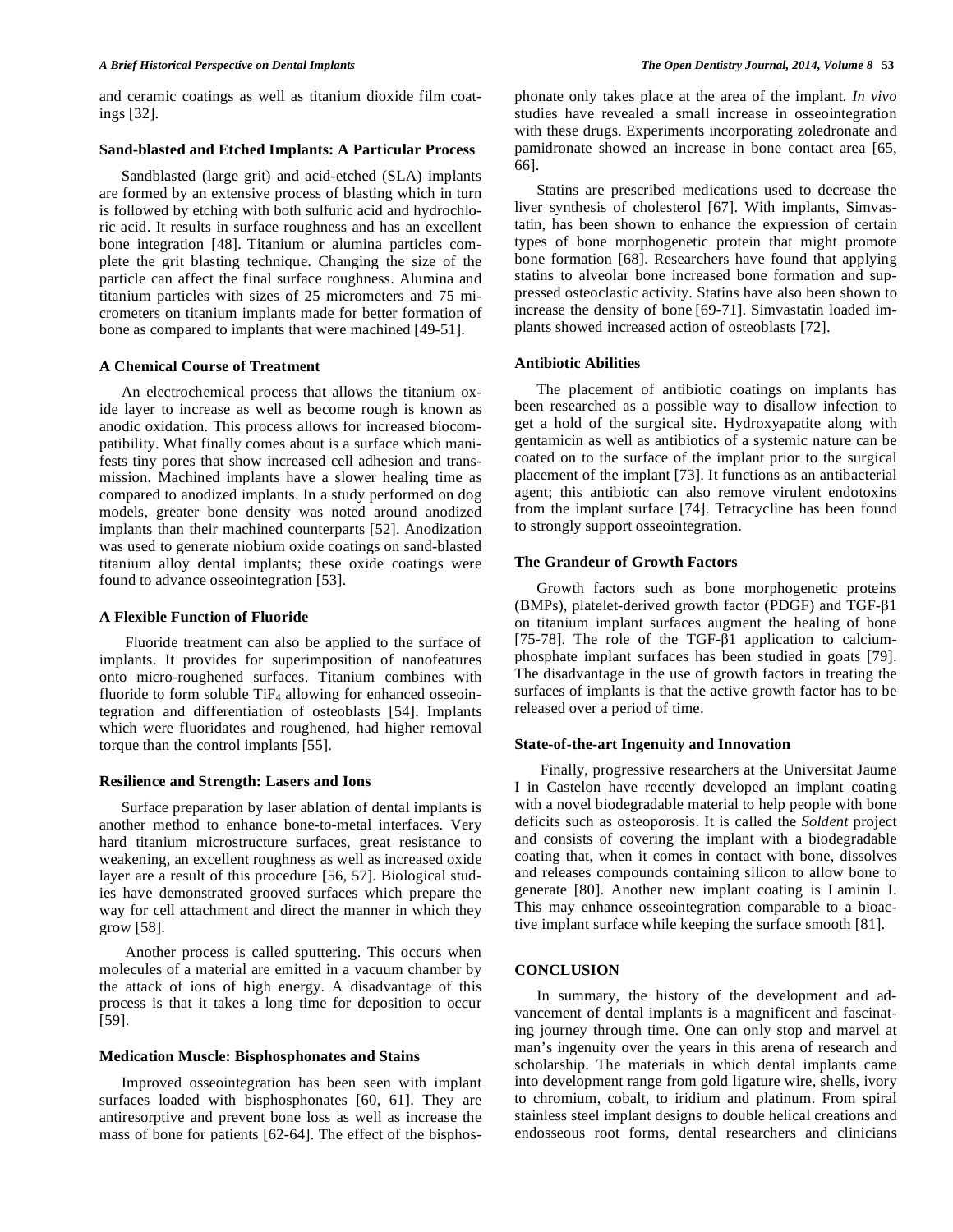#### **54** *The Open Dentistry Journal, 2014, Volume 8 Celeste M. Abraham*

worked fast and furiously; they generated many structures to replace the positions that natural teeth once held. Dental surfaces were also modified to decrease the healing time for osseointegration. Modified surfaces incorporated the use of hydroxyapatite, composites, carbon, glass, ceramic as well as titanium oxide. In order to make the exterior as suitable as possible, implant surfaces have additionally been sandblasted, oxidized, fluoridated, etched, and medicated. The most recent innovative laminan coating is the center of focus in present day implant endeavors. As time marches on in dental implant study, the materials, forms, and surface coatings have been refined and restructured to allow the consumer the very best in tooth replacement choices for their present and future needs.

#### **CONFLICT OF INTEREST**

The author confirms that this article content has no conflict of interest.

# **ACKNOWLEDGEMENTS**

Declared none.

## **REFERENCES**

- [1] Ring Malvin E. Dentistry: an illustrated history. 2<sup>nd</sup> ed. Abradale Press 1985.
- [2] Asbell, Milton B. Dentistry, a historical perspective: being a historical account of the history of dentistry from ancient times, with emphasis upon the United States from the colonial to the present period. Bryn Mawr, Pa: Dorrance & Co, 1988; 1-256.
- [3] Maggiolo: Manuel de l'art dentaire [Manuel of dental art], Nancy, France, 1809, C. Le Seure.
- [4] Greenfield EJ. Implantation of artificial crown and bridge abutments. Int J Oral Implant 1991; 7(2): 63-8.
- [5] Linkow LI, Dorfman JD. Implantology in dentistry: A brief historical perspective. N Y State Dent J 1991; 57(6): 31-5.
- [6] Burch RH. Dr. Pinkney Adams-a dentist before his time. Ark Dent 1997; 68(3): 14-5.
- [7] Goldberg NI, Gershkoff A. The implant lower denture. Dent Dig 1949; 55(11); 490-4.
- [8] Bodine RL. Experimental subperiosteal dental implants. U.S. Armed Forces Med J 1953; 4: 441-51.
- [9] Cherchieve R. Considerazioni fisiologiche e pratiche su una osservazione originale di un impianto endosseo, Inform Dent 1959; 24: 677-80.
- [10] Linkow LI. Intraosseous implants utilized as fixed bridge abutments. J Oral Implant Transplant Surg 1964; 10: 17-23.
- [11] Linkow LI. The radiographic role in endosseous implants interventions. Chron Omaha District Dent Soc 1966; 29; 304-11.
- [12] Sandhaus S. Tecnica e strumentario dell'impianto C.B.S. (Crystalline Bone Screw). Informatore Odonto-Stomatologico 1968; 4: 19- 24.
- [13] Markle DH, Grenoble DE, Melrose RJ. Histologic evaluation of vitreous carbon endosteal implants in dogs. Biomater Med Dev Artif Organs 1975; 3(1): 97-114.
- [14] Weiss CM, Judy KW. Intramucosal inserts solve patients' problems with maxillary dentures. II. Quintessence Int Dent Dig 1974; 5(4): 9-15.
- [15] Small IA, Misiek D. A sixteen-year evaluation of the mandibular staple bone plate. J Oral Maxillofac Surg 1986; 44: 60-6.
- [16] Brånemark PI, Zarb G, Albrektsson T. Tissue-integrated prostheses: Osseointegration in clinical dentistry. Chicago: Quintessence Publishing 1985.
- [17] Brånemark PI, Hansson BO, Adell R, *et al*. Osseointegrated implants in the treatment of the edentulous jaw: Experience from a 10-year period. Scand J Plast Reconstr Surg 1977; 16: 1-132.
- [18] Brånemark PI. Osseointegration and its experimental background. J Prosthet Dent 1983; 50 (3): 399-410.
- [19] Osteointegration: Associated Branemark Ossointegration Centers 2010. Available from:
- http://www.branemark.com/Osseointegration.html
- [20] SF1 Barg Implant Abutments: Sterngoid Dental, LLC 13 March, 2013 Available from:
- http://www.accessdata.fda.gov/cdrh\_docs/pdf13/K130183.pdf [21] LeneyWR. In recognition of an implant pioneer: Prof. Dr. Andre Schroeder. Int J Oral Maxillofac Implants 1993; 8(2): 135-6.
- [22] Tatum OH. The Omni implant system. In: Hardin J, Ed. Clarke's Clinical Dentistry. Vol 5. Philadelphia, Pa: JB Lippincott 1984.
- [23] Dr. Gerald A. Niznick. Available from: http://www.implantdirect.com/us/ajaxtabs/about\_us/tab\_6.htm
- [24] Driskell TD. The stryker precision implant system: Root form series, McKinney RV: Endosteal dental implants, Mosby Year Book 1991; 8.
- [25] Kirsch A, Ackermann KL. The IMZ osseointegrated implant system. Dent Clin North Am 1989; 33(4): 733-91.
- [26] Part 2: Internal Non-Hex Connection 2007 ; 292-303. Available from: http://www.swissnf.com/implant\_procedures/integral.pdf
- [27] Straumann USA LLC 2014. Available from: http://www.straumann.us/
- [28] Eriksson C, Lausmaa J, Nygren H. Interactions between human whole blood and modified  $TiO<sub>2</sub>$ -surfaces: Influence of surface topography and oxide thickness on leukocyte adhesion and activation. Biomaterials 2001; 22: 1987-96.
- [29] Wen X, Wang X, Zhang N. Microsurface of metallic biomaterials: A literature review. J BioMed Mater Eng 1996; 6: 173-89.
- [30] Albrektsson T, Jacobsson M. Bone-metal interface in osseointegration. J Prosthet Dent 1987; 57: 5-10.
- [31] Schroeder A, van der Zypen E, Stich H, Sutter F. The reactions of bone, connective tissue and epithelium to endosteal implants with titanium sprayed surfaces. J Maxillofac Surg 1981; 9: 15-25.
- [32] Sabane AV. Surface characteristics of dental implants: A review. J Indian Acad Dental Special 2011; 2 (2): 18-21.
- [33] Alla RK, Ginjupalli K, Upadhya N, Shammas M, Rama Krishna R, Ravichandra S. Surface roughness of implants: A review. Trends Biomat Artif Org 2011; 25(3): 112.
- [34] Boyan BD, Lossdorfer S, Wang L, *et al.* Osteoblasts generate an osteogenic microenvironment when grown on surfaces with rough microtopographies. Eur Cell Mater 2003; 6: 22-7.
- [35] Matsuo M, Nakamura T, Kishi Y, Takahashi K. Microvascular changes after placement of titanium implants: Scanning electron microscopy observations of machined and titanium plasma-sprayed implants in dogs. J Periodontol 1999; 70: 1330-8.
- [36] Novaes AB Jr, Souza SL, de Oliveira PT & Souza AM. Histomorphometric analysis of the bone-implant contact obtained with 4 different implant surface treatments placed side by side in the dog mandible. The Int J Oral Maxillofac Implants 2002; 17: 377-83.
- [37] Brånemark PI, Zarb GA, Albrektsson T. Tissue Integrated Prostheses. Chicago: Quintessence 1985; 201-8.
- [38] MacDonald D, Rapuano B, Deo N, Stranick M, Somasundaran P, Boskey A. Thermal and chemical modification of titaniumaluminum-vanadium implant materials: Effects on surface properties, glycoprotein adsorption, and MG63 cell attachment. Biomaterials 2004; 25: 3135-46.
- [39] Braceras I, De Maeztu MA, Alava JI, Gay-Escoda C. *In vivo* lowdensity bone apposition on different implant surface materials. Int J Oral Maxillofac Implants 2009; 38; 274-8.
- [40] Cho SA, Park KT. The removal torque of titanium screw inserted in rabbit tibia treated by dual acid etching. Biomaterials 2003; 24: 3611-7.
- [41] Wong M , Eulenberger J, Schenk R, Hunziker E. Effect of surface topology on the osseointegration of implant materials in trabecular bone. J Biomed Mater Res 1995; 29: 1567-75.
- [42] Park JY, Davies JE. Red blood cell and platelet interactions with titanium implant surfaces. Clin Oral Implant Res 2000; 12: 530-9.
- [43] Ducheyne P, Cuckler JM. Bioactive ceramic prosthetic coatings. Clin Orthop Relat R 1992; 39(276): 102-14.
- [44] Dacy JA, Spears R, Hallmon WW, *et al*. Effects of phosphated titanium and enamel matrix derivatives on osteoblast behavior *in vitro*. Int J Oral Maxillofac Implants 2007; 22(5): 701-9.
- [45] De Wilde EA, Jimbo R, Wennerberg A, *et al*. The soft tissue immunologic response to hydroxyapatite-coated transmucosal implant surfaces: A study in humans. Clin Implant Dent Relat Res 2013.